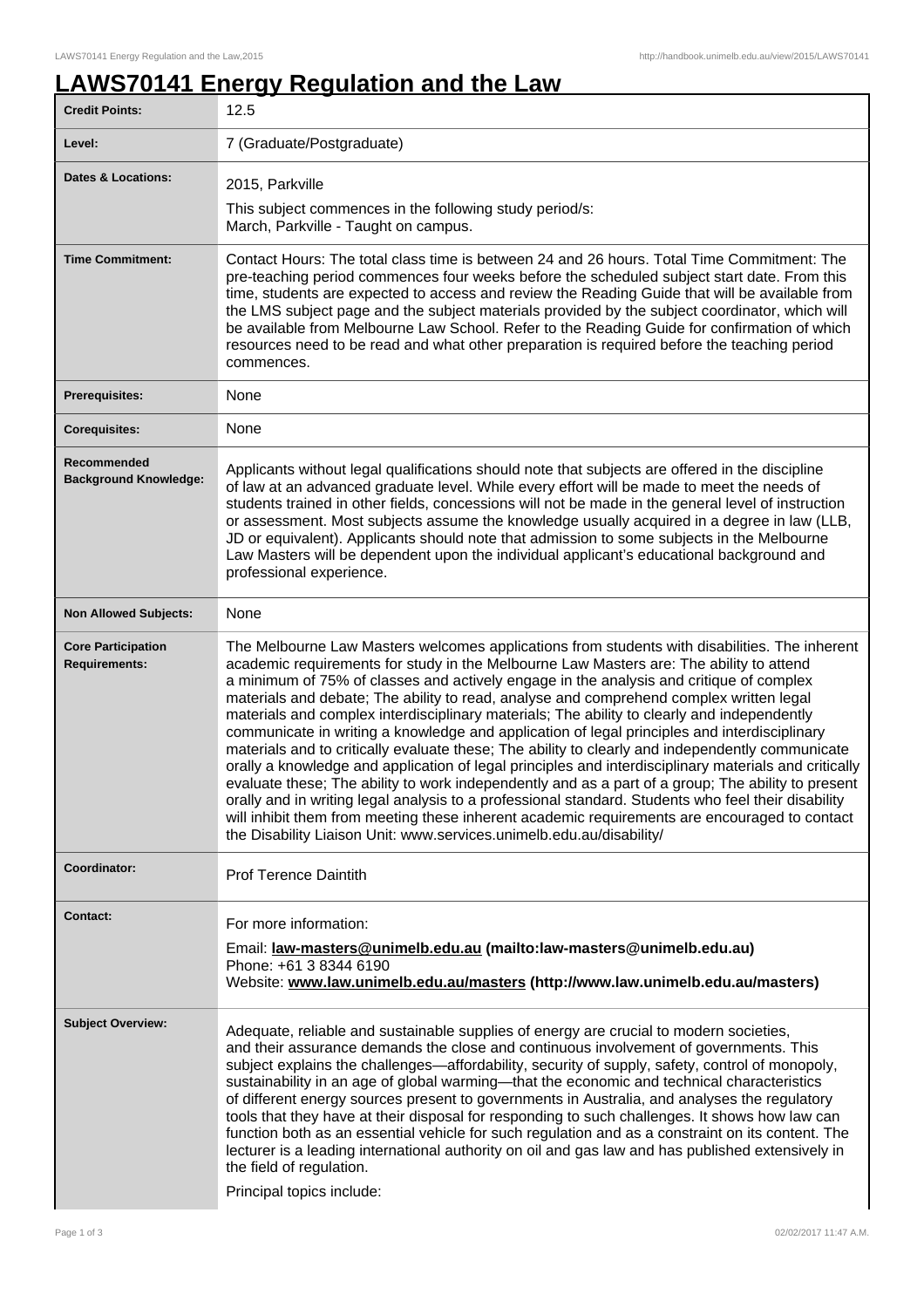|                                         | The nature of regulation, its development in Australia and its relationship with law                                                                                                                                                                                                                                                                                                                                                                                                            |
|-----------------------------------------|-------------------------------------------------------------------------------------------------------------------------------------------------------------------------------------------------------------------------------------------------------------------------------------------------------------------------------------------------------------------------------------------------------------------------------------------------------------------------------------------------|
|                                         | General explanations and justifications for regulation<br>#                                                                                                                                                                                                                                                                                                                                                                                                                                     |
|                                         | The techniques of regulation<br>#                                                                                                                                                                                                                                                                                                                                                                                                                                                               |
|                                         | $#$ Regulatory issues posed by the supply of different types of energy:<br>$#$ Mineral energies: coal, petroleum and uranium                                                                                                                                                                                                                                                                                                                                                                    |
|                                         | $#$ Network energies: electricity, gas                                                                                                                                                                                                                                                                                                                                                                                                                                                          |
|                                         | $#$ Renewable energies                                                                                                                                                                                                                                                                                                                                                                                                                                                                          |
|                                         | $_{\#}$ The Australian federal environment for energy regulation. Two or more case studies of<br>Australian energy regulation:<br>$#$ Electricity and gas: from state monopolies to regulated national markets                                                                                                                                                                                                                                                                                  |
|                                         | $#$ Mined energies: securing effective exploitation, managing resource conflicts                                                                                                                                                                                                                                                                                                                                                                                                                |
|                                         | $#$ Renewable energies: regulatory incentives                                                                                                                                                                                                                                                                                                                                                                                                                                                   |
|                                         | $#$ Cross-cutting issues in energy regulation:<br>$#$ Regulatory authorities                                                                                                                                                                                                                                                                                                                                                                                                                    |
|                                         | $_{\#}$ Forms of regulation: prescription versus goal-based regulation; discretion versus rules;<br>legislation versus contract<br>$#$ Regulatory review and evaluation.                                                                                                                                                                                                                                                                                                                        |
| <b>Learning Outcomes:</b>               | A student who has successfully completed this subject will:                                                                                                                                                                                                                                                                                                                                                                                                                                     |
|                                         | $_{\#}$ Have an advanced and integrated understanding of the function of regulation in reaction to<br>the energy industries and of the role of law in supporting and controlling such regulation in<br>the Australian context<br>$*$ Have a sound general knowledge of the Australian regulatory regimes for the types of<br>energy covered in the subject                                                                                                                                      |
|                                         | $#$ Be able to critically examine, analyse, interpret and assess the legal rules and principles<br>involved in Australian energy regulation<br>$_{\#}$ Be able to relate Australian experience and practice in the field to experience and practice<br>in other jurisdictions<br>$*$ Understand the factors and processes driving or constraining regulatory reform in this field                                                                                                               |
|                                         | $*$ Have the cognitive and technical skills to generate critical and creative ideas relating to<br>legal aspects of energy regulation<br>$#$ Have the cognitive and technical skills to independently examine, research and analyse<br>existing and emerging legal and regulatory issues relating to the energy industries<br>$#$ Have the communication skills to clearly articulate and convey complex information<br>regarding the field to relevant specialist and non-specialist audience. |
| Assessment:                             | Take-home examination (40%) (1-4 May) 6,000 word research paper (60%) (3 June) on a topic<br>approved by the subject coordinator                                                                                                                                                                                                                                                                                                                                                                |
| <b>Prescribed Texts:</b>                | Core subject materials will be provided free of charge to all students. Some subjects require<br>further texts to be purchased. Details regarding any prescribed texts will be provided prior to the<br>commencement of the subject.                                                                                                                                                                                                                                                            |
| <b>Breadth Options:</b>                 | This subject is not available as a breadth subject.                                                                                                                                                                                                                                                                                                                                                                                                                                             |
| <b>Fees Information:</b>                | Subject EFTSL, Level, Discipline & Census Date, http://enrolment.unimelb.edu.au/fees                                                                                                                                                                                                                                                                                                                                                                                                            |
| <b>Links to further</b><br>information: | www.law.unimelb.edu.au/subject/LAWS70141/2015                                                                                                                                                                                                                                                                                                                                                                                                                                                   |
| Notes:                                  | This subject has a quota of 30 students. Please refer to the website www.law.unimelb.edu.au/<br>masters/courses-and-subjects/subjects/subject-timing-and-format (http://<br>www.law.unimelb.edu.au/masters/courses-and-subjects/subjects/subject-timing-and-<br>format) for further information about the management of subject quotas and waitlists.                                                                                                                                           |
| <b>Related Course(s):</b>               | Master of Energy Systems<br>Master of Public Administration<br>Master of Public Administration (Enhanced)                                                                                                                                                                                                                                                                                                                                                                                       |